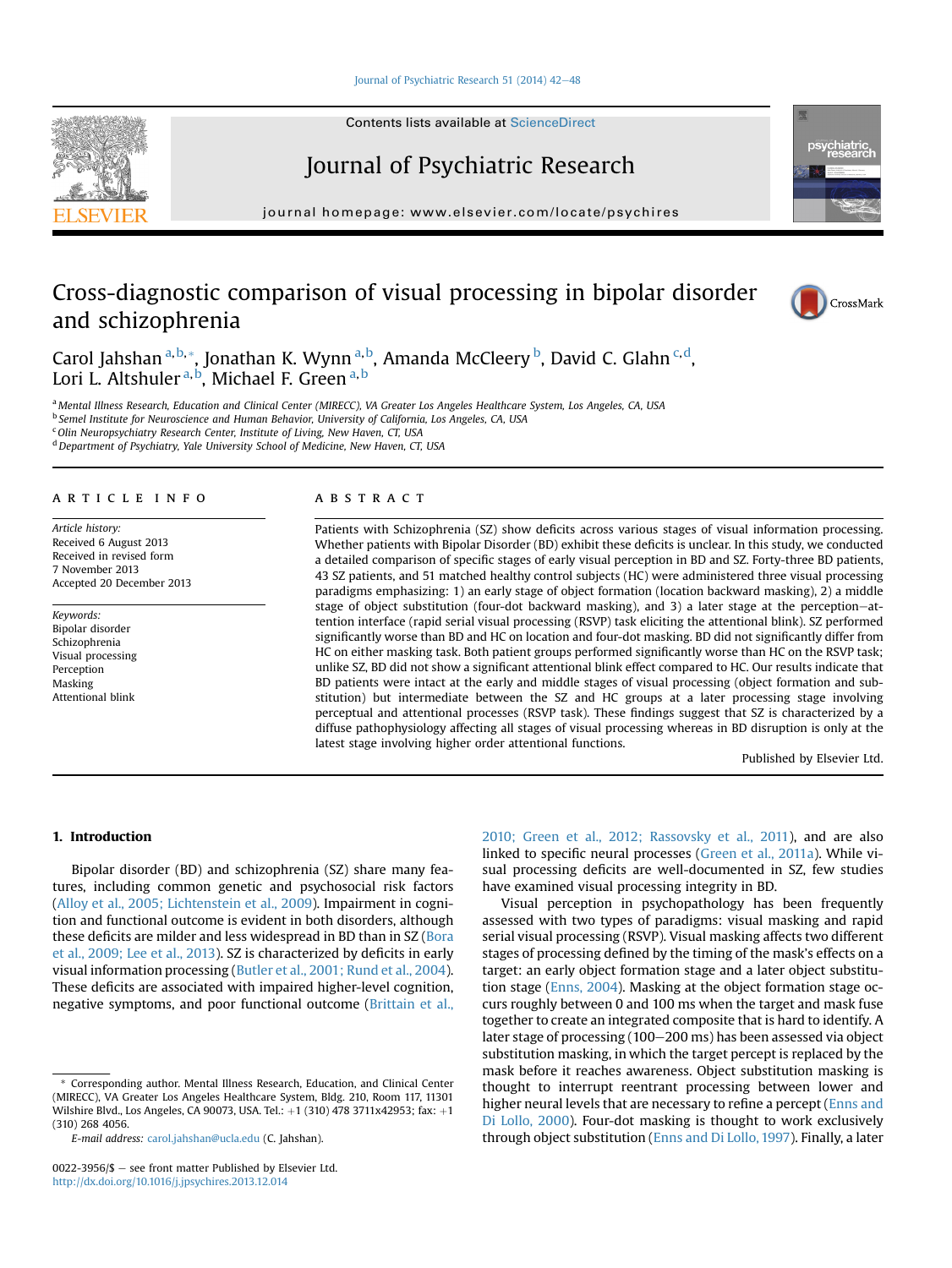stage of visual processing involves interactions between perception and attention and is assessed with RSVP paradigms. During this stage (approximately 200-500 ms) a working memory representation of the first target is established and there is temporary inattention or "attentional blink" (AB) for processing of a second target that appears later ([Bachmann and Hommuk, 2005\)](#page-6-0). While these paradigms are designed to emphasize a particular stage of processing they are not always able to rule out the influence of other perceptual or attentional stages of processing.

Visual processing abnormalities have been found in BD. For example, one study ([MacQueen et al., 2001\)](#page-6-0) reported impaired object identification and visual location masking in euthymic outpatients with BD. Another [\(Duffy et al., 2009\)](#page-6-0) found that euthymic BD outpatients with a history of psychosis made more errors than those without a prior history of psychosis on masking. Note that MacQueen et al.'s study only included BD I patients who were not taking antipsychotic medications and that both studies used letters as target stimuli in their masking paradigms. These reports suggest that individuals with BD have deficits in visual perception, but they did not make comparisons with SZ.

Few studies have directly compared visual processing in BD and SZ, and the findings have been mixed. Some studies with hospitalized inpatients reported masking impairment in BD during and soon following a manic episode ([Fleming and Green, 1995\)](#page-6-0) that was comparable in magnitude to that seen in SZ ([Green et al., 1994\)](#page-6-0). Two studies compared stable outpatients with BD and SZ and reported that BD patients were indistinguishable from nonpsychiatric controls on a location masking task [\(Goghari and](#page-6-0) [Sponheim, 2008; Sponheim et al., 2013](#page-6-0)), but SZ patients were impaired. Another study reported that BD outpatients showed impairment on an object identification task that was comparable to that of SZ patients [\(Tam et al., 1998](#page-6-0)). A more recent study ([Chkonia](#page-6-0) [et al., 2012](#page-6-0)) found deficits on a shine-through masking paradigm in both SZ and BD.

Inconsistency in findings of visual impairment in BD may be due to differences in sample characteristics, task parameters, or the specific visual processing stage that is being assessed. Reliable deficits have been found in SZ, extending from early stages of object formation to later stages of object substitution [\(Green et al., 2011b\)](#page-6-0) to the interface between perception and attention [\(Mathis et al.,](#page-6-0) [2011](#page-6-0)). However, the earliest feedforward stage of visual processing (i.e., from retina to V1) appears to be intact ([Jahshan et al.,](#page-6-0) [2012\)](#page-6-0). To our knowledge, no study has examined the pattern of performance of BD and SZ patients as one progresses through visual processing stages.

The aim of this study was to conduct a detailed cross-diagnostic comparison of specific stages of visual processing in stable outpatients with BD and SZ, relative to well-matched healthy controls. Three visual processing measures were administered targeting: 1) an early stage of object formation (location backward masking, first  $0-100$  ms), 2) a middle stage of object substitution (four-dot masking,  $100-200$  ms), and 3) a later stage at the perceptionattention interface (RSVP task, 200-500 ms).

## 2. Method

## 2.1. Participants

The sample consisted of 43 patients with BD I or II, 43 patients with SZ (6 schizoaffective), and 51 healthy controls (HC). SZ and HC participants were a subset drawn from a much larger sample, and data from the complete sample were previously published ([Green](#page-6-0) [et al., 2012, 2011b; Mathis et al., 2011](#page-6-0)). These subsamples were selected to be matched to the BD sample on age, gender, and parental education. Data from the BD patients have not been published previously. The test parameters were identical for all samples.

SZ patients were recruited from outpatient clinics at the Veterans Affairs Greater Los Angeles Healthcare System (VAGLAHS) and board-and-care residences in the community. BD patients were recruited from mood disorder clinics at the University of California, Los Angeles (UCLA) and the VAGLAHS. Diagnosis was based on the Structured Clinical Interview for DSM-IV Axis I Disorders (SCID-I; [First et al., 1997](#page-6-0)). Of the patients with BD, 29 were diagnosed with BD I (7 with a history of psychosis) and 14 with BD II. All patients were considered to be clinically stable, with no medication changes in the past six weeks, no inpatient hospitalization in the past three months, and no changes in housing in the past two months. Additionally, BD patients needed to be out of mood episode. Controls were recruited through internet advertisements and screened with the SCID-I and SCID-II ([First et al., 1996\)](#page-6-0). Exclusion criteria for controls were: any lifetime psychotic disorder, bipolar disorder, recurrent depression, substance dependence, paranoid, schizotypal, or schizoid personality disorder, or a reported history of psychotic disorder (including schizophrenia but not bipolar disorder) among first-degree relatives.

Additional exclusion criteria for all groups included being younger than 18 or older than 60 years, an IQ below 70 based on review of medical records, meeting diagnostic criteria for substance dependence in the past 6 months or abuse in the past month, having an identifiable neurological disorder, seizures, history of head injury or loss of consciousness for more than one hour, having less than 20/40 vision as assessed using the Snellen eye chart, or being insufficiently fluent in English, determined by the participant's ability to understand the consent form. All participants gave written informed consent after receiving a detailed explanation of study procedures in accordance with procedures approved by the Institutional Review Boards at UCLA and VAGLAHS.

For SZ patients, 37 were receiving second-generation antipsychotic medications, 1 a first-generation and 3 both types at the time of testing. One was not taking medication and 1 was missing medication information. For BD patients, most were receiving more than one psychoactive drug: 27 were taking antipsychotic medications, 21 were taking anticonvulsants, 12 were taking lithium, and 17 were taking antidepressants. Two were not taking medications and 1 was missing medication information.

#### 2.2. Assessments

#### 2.2.1. Clinical ratings

SZ received the 24-item UCLA version of the Brief Psychiatric Rating Scale (BPRS; [Ventura et al., 1993b](#page-6-0)) and the Scale for the Assessment of Negative Symptoms (SANS; [Andreasen, 1984\)](#page-6-0). We report the positive symptoms and depression/anxiety factors, as well as the total score for the BPRS ([Kopelowicz et al., 2008\)](#page-6-0) in [Table 1.](#page-2-0) BD received the Hamilton Depression Rating Scale (HDRS; [Hamilton, 1960](#page-6-0)) and the Young Mania Rating Scale (YMRS; [Young](#page-6-0) [et al., 1978](#page-6-0)). Clinical assessments were conducted by interviewers trained to reliability through the Treatment Unit of the Department of Veterans Affairs VISN 22 Mental Illness Research, Education, and Clinical Center based on established procedures ([Ventura et al.,](#page-6-0) [1993a, 1998](#page-6-0)).

#### 2.2.2. Visual perceptual measures

For all three tasks, participants sat 1 m from a 17 inch cathode ray tube monitor with a refresh rate of 160 Hz (6.25 ms per screen sweep). Stimuli were presented using E-Prime 1.1 (Psychological Software Tools, Pittsburgh, PA). Participants provided verbal responses to the experimenter who then recorded those responses.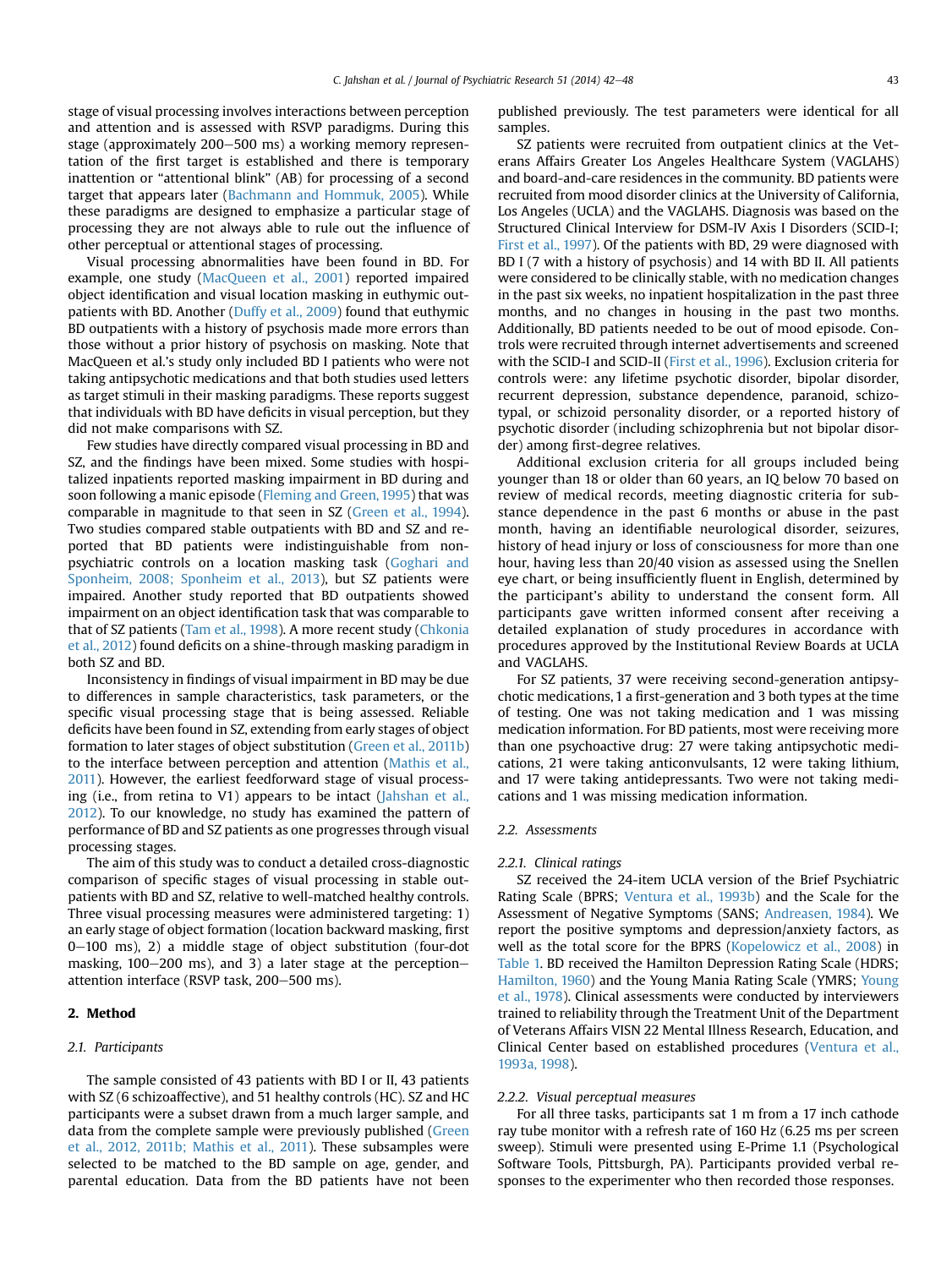<span id="page-2-0"></span>

| . .<br>٠<br>٧ |  |
|---------------|--|
|               |  |

Demographic and clinical characteristics.

|                                             | $HC (N = 51)$ | $BD(N = 43)$ | $SZ (N = 43)$ |
|---------------------------------------------|---------------|--------------|---------------|
| Age (Mean/SD)                               | 42.0(9.1)     | 42.7 (10.7)  | 45.6(7.8)     |
| Gender (M:F)                                | 32:19         | 25:18        | 24:19         |
| Personal education<br>$(Mean/SD)$ **        | 14.5(1.7)     | 14.4(2.4)    | 12.5(1.8)     |
| Parental education<br>(Mean/SD)             | 14.2(2.7)     | 14.9(3.1)    | 14.1(2.8)     |
| Race (% White)                              | 54.9%         | 55.8%        | 37.2%         |
| BPRS positive symptoms<br>$(Means/SD)$ **   |               | 8.0(1.4)     | 15.6(6.4)     |
| <b>BPRS</b> depression/Anxiety<br>(Mean/SD) |               | 8.3(3.7)     | 8.1(3.4)      |
| Total BPRS (Mean/SD)**                      |               | 33.2(7.3)    | 44.7 (10.5)   |
| Total SANS (Mean/SD)                        |               |              | 7.4(3.5)      |
| Total HDRS (Mean/SD)                        |               | 7.3(6.8)     |               |
| Total YMRS (Mean/SD)                        |               | 3.1(4.2)     |               |

 $BPRS =$  Brief Psychiatric Rating Scale; SANS  $=$  Scale for the Assessment of Negative Symptoms;  $HDRS =$  Hamilton Depression Rating Scale; YMRS = Young Mania Rating Scale.

 $^{**}p < 0.001$ .

2.2.2.1. Location backward masking. This procedure has been described in detail elsewhere [\(Green et al., 2011b\)](#page-6-0). In this task the target consisted of a square with a notch that could appear at the top, bottom, or left side of the square. The target could appear at one of four different locations, arranged in a notional square, on the screen. The masking stimulus consisted of a pattern of squares that occupied every possible target location. Targets measured  $0.27 \times 0.27^{\circ}$  of visual angle and the mask measured 2.01  $\times$  2.01 $^{\circ}$ . Examples of the stimuli are shown in Fig. 1A. The target was presented for 12.5 ms and the mask for 25 ms. Backward masking (mask following target) was assessed using 7 stimulus onset asynchronies (SOAs) ranging from 0 (simultaneous target and mask onset) to 75 ms. Twelve trials were presented for each SOA. Performance is lowest at the SOA of 0 ms and increases with increasing SOAs. Each trial started with a 400 ms fixation cross followed by a 500 ms blank screen. Participants reported in which one of the four quadrants the target appeared. Prior to the masking task, target contrast was set to each subject's threshold so that all subjects identify the unmasked target with 84% accuracy. The thresholding procedure was a three up one down staircase procedure where the contrast of the target was increased or decreased.



Fig. 1. Examples of the stimuli used in the masking (A) and RSVP (B) paradigms.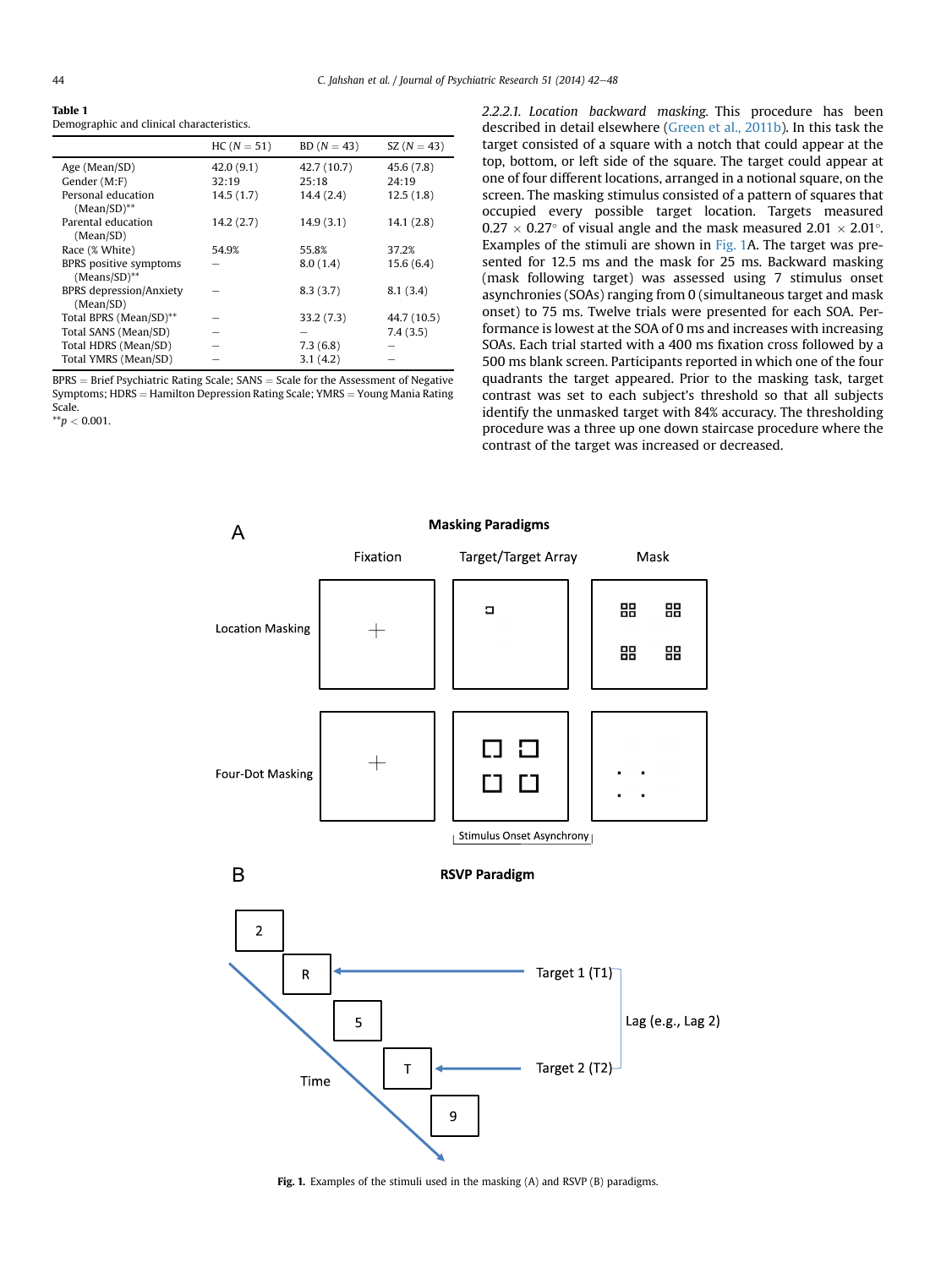<span id="page-3-0"></span>2.2.2.2. Four-dot masking. This procedure has been described in detail elsewhere ([Green et al., 2011b](#page-6-0)). In this task, four potential targets appeared in a notional square followed by a mask that surrounds one potential target and cues which target is to be identified. The targets were four squares with a notch missing from one side. The mask consisted of four dots that surround, but do not touch, one of the potential targets. Each potential target measured  $1.55 \times 1.55^{\circ}$  of visual angle and was arranged in a square of  $4.58 \times 4.58^{\circ}$ . The four-dot mask measured 2.23  $\times$  2.23 $^{\circ}$  of visual angle and each dot in the mask subtended  $0.23 \times 0.23^{\circ}$ . Examples of the stimuli are shown in [Fig. 1A](#page-2-0). The target was presented for 25 ms and the mask was presented for 37.5 ms. The target and masking stimuli were separated by eight SOAs ranging from 0 to 175 ms. Performance typically decreases with increasing SOAs, unlike location masking. Twelve trials were presented for each SOA. Each trial started with a 450 ms fixation cross ms followed by a 500 ms blank screen. Participants reported the direction of the notch (up, side, or down) of the target that was surrounded by the four-dot mask.

2.2.2.3. RSVP task. This procedure has been described in detail elsewhere ([Mathis et al., 2011\)](#page-6-0). This paradigm consists of a single target task that measures basic visual perception and a dual target task that elicits the attentional blink (AB) effect. The AB typically occurs when the interval between T1 and T2 is roughly  $200-$ 500 ms, resulting in decrease in accuracy for identifying T2 [\(Dux](#page-6-0) [and Marois, 2009\)](#page-6-0). For both tasks, each trial began with a 500 ms fixation cross followed by a 400 ms blank screen. Each stimulus subtended  $2^{\circ}$  of visual angle and was displayed for 62.5 ms with an inter-stimulus interval of 25 ms. In the single target task, a target (letter) was presented among a rapid stream of distracting stimuli (numbers) and participants were asked to identify the letter. In the dual target task, two targets (T1 and T2) were presented either with no intervening distractors (lag 1) or separated by 1 (lag 2), 2, 3, 4, 5, 7, 9, or 11 (lag 12) distractors. Ten trials were administered in the single target task and ten trials for each lag in the dual target task. Examples of the stimuli are shown in [Fig. 1](#page-2-0)B. In both tasks after each trial a screen displaying all of the possible targets appeared prompting the subjects to make their response. Participants named both target letters in the order that they were presented.

#### 2.3. Data analysis

One-way analyses of variance (ANOVAs) and chi-square tests were used to assess group differences for continuous and categorical demographic variables, respectively. A one-way ANOVA was conducted for unmasked location performance. We performed a 3 (group)  $\times$  7 (SOA) ANOVA for backward masking and a 3  $(\text{group}) \times 8$  (SOA) ANOVA for four-dot masking. For the RSVP task, we conducted a one-way ANOVA for the single target task, and a 3  $\left( \text{group} \right) \times 9 \left( \text{lag} \right)$  ANOVA for the dual target task. The dependent variable was the conditional probability for correctly identifying the second target given the correct identification of the first target: P (T2/T1) ([Chun and Potter, 1995](#page-6-0)).

We also calculated the suppression ratio (SR) (cf. [Cheung et al.,](#page-6-0) [2002\)](#page-6-0) at each lag to assess the AB effect after controlling for group differences on the single target RSVP task. The SR is the degree of performance change in the dual target task relative to the single target task, with scores ranging from 0 to 1. The SR was calculated as follows: SR at lag  $X = P(T2/T1)$  at lag X divided by [P (T1) on single target task  $+ P(T2/T1)$  at lag X], and analyzed with a  $3 \text{ (group)} \times 9 \text{ (lag)}$  ANOVA.

Least significant difference (LSD) tests were conducted as post hoc analyses to follow up on significant main effects. We performed independent samples t-tests within the BD group to examine performance differences between 1) BD I versus BD II, 2) BD I with versus without history of psychosis, 3) those taking versus not taking lithium, and 4) those taking versus not taking antipsychotic medications. Lastly, we conducted Pearson's correlations between each task and symptom ratings within each patient group.

# 3. Results

#### 3.1. Demographic and clinical characteristics

Demographic and symptom ratings can be seen in [Table 1.](#page-2-0) The groups were matched on age, gender distribution, race, and parental education. The groups differed on personal education (F [2,  $134$  = 14.32,  $p < 0.001$ ) with SZ having significantly fewer years of education than both BD and HC ( $p's < 0.001$ ). SZ had more severe overall symptoms (BPRS:  $t$  [82] = 5.78,  $p < 0.001$ ) than BD. BD had minimal to mild levels of depressive and manic symptoms. We examined gender as a factor but found no significant main effects of gender or group  $\times$  gender interactions in any of the ANOVAs and decided to exclude it from further analyses.

#### 3.2. Visual processing

## 3.2.1. Location backward masking

Results are shown in Fig. 2A and [Table 2](#page-4-0). The ANOVA revealed significant main effects of group (F [2, 134] = 4.79,  $p = 0.01$ ) and SOA (F [6, 804] = 32.65,  $p < 0.001$ ) but no significant group  $\times$  SOA



Fig. 2. Performance of the bipolar group (in red), schizophrenia group (in blue), and healthy control group (in green) on location backward masking (A) and four-dot masking (B). The bars represent standard errors and the dotted line represents chance performance. (For interpretation of the references to colour in this figure legend, the reader is referred to the web version of this article.)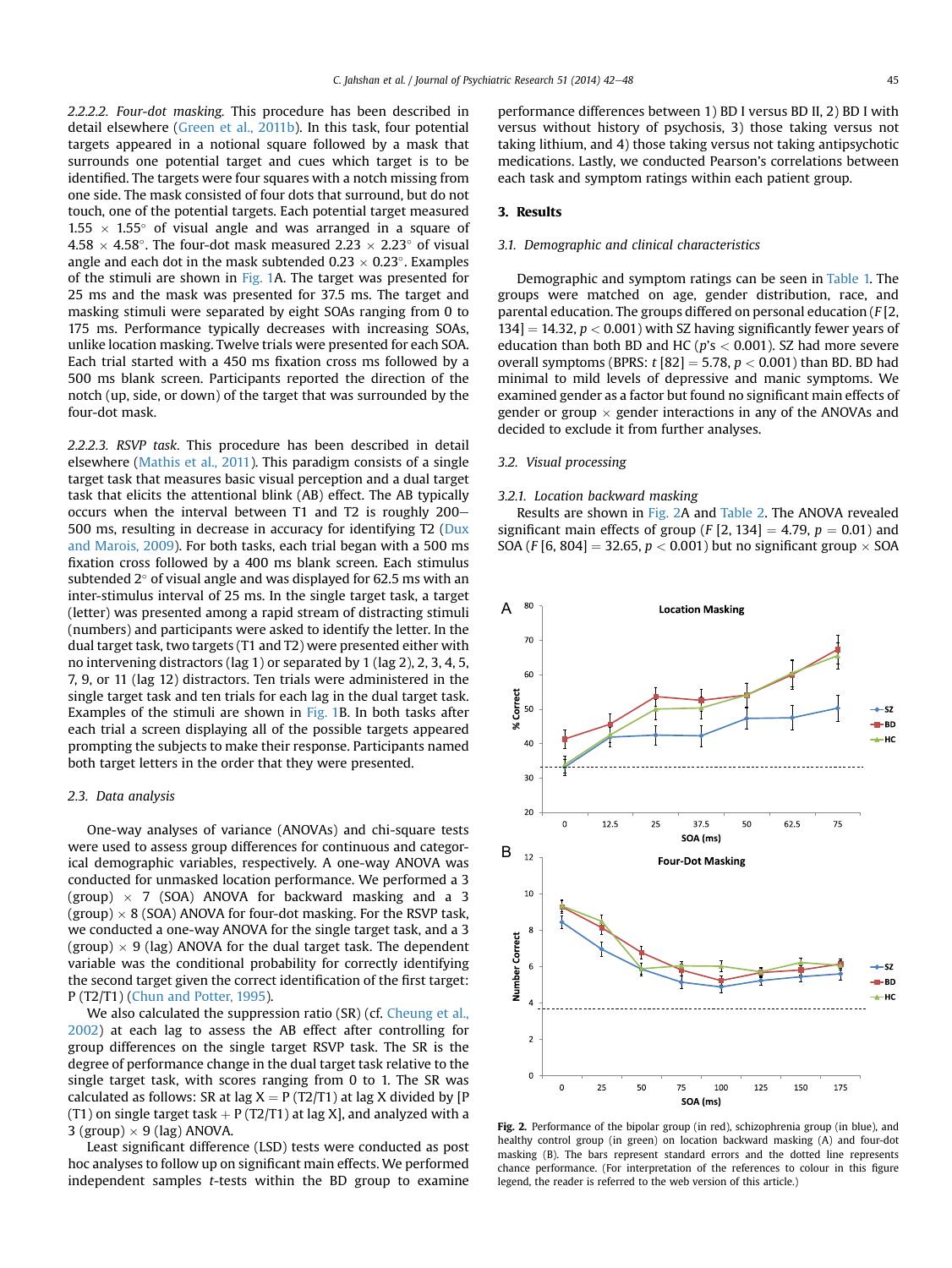#### <span id="page-4-0"></span>Table 2

Means and standard deviations for visual processing measures.

|                                         | $HC (N = 51)$ | $BD(N = 43)$     | SZ $(N = 43)$         |
|-----------------------------------------|---------------|------------------|-----------------------|
| Location masking                        |               |                  |                       |
| $(% \mathcal{L}_{\alpha})$ (% accuracy) |               |                  |                       |
| Backward masking                        | 50.96 (16.67) | 53.50 (16.01)    | 43.53 $(13.74)^{a,c}$ |
| Unmasked                                | 96.57 (8.02)  | 95.00 (10.15)    | $91.28(11.92)^{a}$    |
| performance                             |               |                  |                       |
| Four-dot masking                        | 6.72(1.45)    | 6.61(1.29)       | 5.94 $(1.43)^{a,c}$   |
| (# correct)                             |               |                  |                       |
| Attentional blink                       |               |                  |                       |
| Single target task                      | 0.85(0.09)    | $0.78(0.15)^{a}$ | $0.73(0.15)^{b,c}$    |
| Dual target task                        | 0.59(0.21)    | $0.51(0.21)^{a}$ | $0.40(0.19)^{b,c}$    |
| $(\text{lags }2-5)$                     |               |                  |                       |
| Suppression ratio                       | 0.39(0.09)    | 0.36(0.11)       | $0.32(0.11)^b$        |
| $(\text{lags }2-5)$                     |               |                  |                       |

<sup>a</sup> Significantly different from HC group ( $p < 0.05$ ).

<sup>b</sup> Significantly different from HC group ( $p < 0.001$ ).

 $c$  Significantly different from BD group ( $p < 0.05$ ).

interaction (F [12, 804] = 1.53,  $p = 0.11$ ). The main effect of group was because SZ performed significantly worse than HC ( $p = 0.02$ ,  $d = 0.49$ ) and BD ( $p = 0.004$ ,  $d = 0.67$ ). BD did not significantly differ from HC ( $p = 0.43$ ,  $d = -0.15$ ).

Although all groups' unmasked performance was near ceiling, there was a significant difference on this measure  $(F[2, 134] = 3.35,$  $p = 0.04$ ) with SZ performing significantly worse than HC  $(p = 0.01)$ , but not BD ( $p = 0.09$ ). There was no significant difference between BD and HC ( $p = 0.45$ ).

#### 3.2.2. Four-dot masking

All groups showed the expected decrease in performance with increasing SOAs over the first four SOAs ([Fig. 2B](#page-3-0)). The ANOVA revealed significant main effects of group  $(F [2, 134] = 4.04,$  $p = 0.02$ ) and SOA (F [7, 938] = 82.75,  $p < 0.001$ ) but no significant group  $\times$  SOA interaction (F [14, 938] = 1.50,  $p = 0.10$ ). Pairwise comparisons showed that SZ performed significantly worse than HC ( $p = 0.01$ ,  $d = 0.54$ ) and BD ( $p = 0.03$ ,  $d = 0.49$ ). The BD and HC groups did not differ ( $p = 0.70$ ,  $d = 0.08$ ). Means and standard deviations for the average across SOAs are reported in Table 2.

#### 3.2.3. RSVP task

The ANOVA for the single target task revealed a significant main effect of group (F [2, 134] = 10.49,  $p < 0.001$ ) with SZ identifying fewer targets than both HC ( $p < 0.001$ ,  $d = 0.97$ ) and BD ( $p = 0.05$ ,  $d = 0.33$ ). BD also identified fewer targets than HC ( $p = 0.01$ ,  $d = 0.57$ ) (see Table 2).

The ANOVA for the dual target task revealed significant main effects of group (F [2, 134] = 10.96,  $p < 0.001$ ) and lag (F [8, 1072] = 52.51,  $p < 0.001$ ) but no group  $\times$  lag interaction (*F* [16,  $1072$ ] = 1.00,  $p = 0.46$ ). Looking at the mean of lags 2 to 5 where the AB effect occurs, we found a significant effect of group  $(F [2,$ 134]  $= 9.76$ ,  $p < 0.001$ ). This effect was because SZ performed significantly worse than HC ( $p < 0.001$ ,  $d = 0.95$ ) and BD ( $p = 0.02$ ,  $d = 0.55$ ). BD's performance was significantly worse than that of HC  $(p = 0.049, d = 0.38)$ . All groups showed a clear decline in performance from lag 1 to lag 2, with a minimum attained at lag 4 (Fig. 3A).

The ANOVA for the SR revealed significant main effects of group  $(F[2,134] = 4.57, p = 0.01)$  and lag  $(F[8,1072] = 36.25, p < 0.001)$  and a significant group  $\times$  lag interaction (*F* [16, 1072] = 1.81, *p* = 0.02) (Fig. 3B). Looking at the mean of lags 2 to 5, we found a significant effect of group  $(F[2, 134] = 5.63, p = 0.004)$ . This effect was due to SZ performing significantly worse than HC ( $p = 0.001$ ,  $d = 0.70$ ); BD showed a trend level difference with SZ ( $p = 0.06$ ,  $d = 0.36$ ). BD and HC did not differ from each other ( $p = 0.17$ ,  $d = 0.30$ ).



Fig. 3. Performance of the bipolar group (in red), schizophrenia group (in blue), and healthy control group (in green) on the RSVP dual target task, using the conditional probability of correct T2 identification given correct T1 identification (A) and the suppression ratio (B). The bars represent standard errors. (For interpretation of the references to colour in this figure legend, the reader is referred to the web version of this article.)

## 3.3. Effect sizes

To examine the magnitude of difference in performance between the patient groups and controls as one progresses through visual processing stages, we computed effect sizes for each task. The SZ group showed medium effect sizes on the masking tasks and large effect sizes on the RSVP tasks [\(Fig. 4\)](#page-5-0). The BD group followed a different pattern, namely small effect sizes on the masking tasks, a medium effect size on the RSVP single target task, and a smallmedium effect size on the dual target task.

## 3.4. Subgroup analyses with BD

We found no significant differences on any of the visual processing measures between BD I versus BD II patients (all  $p$ 's  $> 0.20$ ), BD I patients with versus without history of psychosis (all  $p$ 's  $>$  0.25), BD patients taking versus not taking lithium (all  $p$ 's  $> 0.12$ ) and BD patients taking versus not taking antipsychotic medications (all  $p$ 's  $> 0.19$ ).

# 3.5. Correlations with clinical symptoms

We found no significant associations between the visual processing measures and BPRS in both groups, SANS in the SZ group or HDRS/YMRS in the BD group.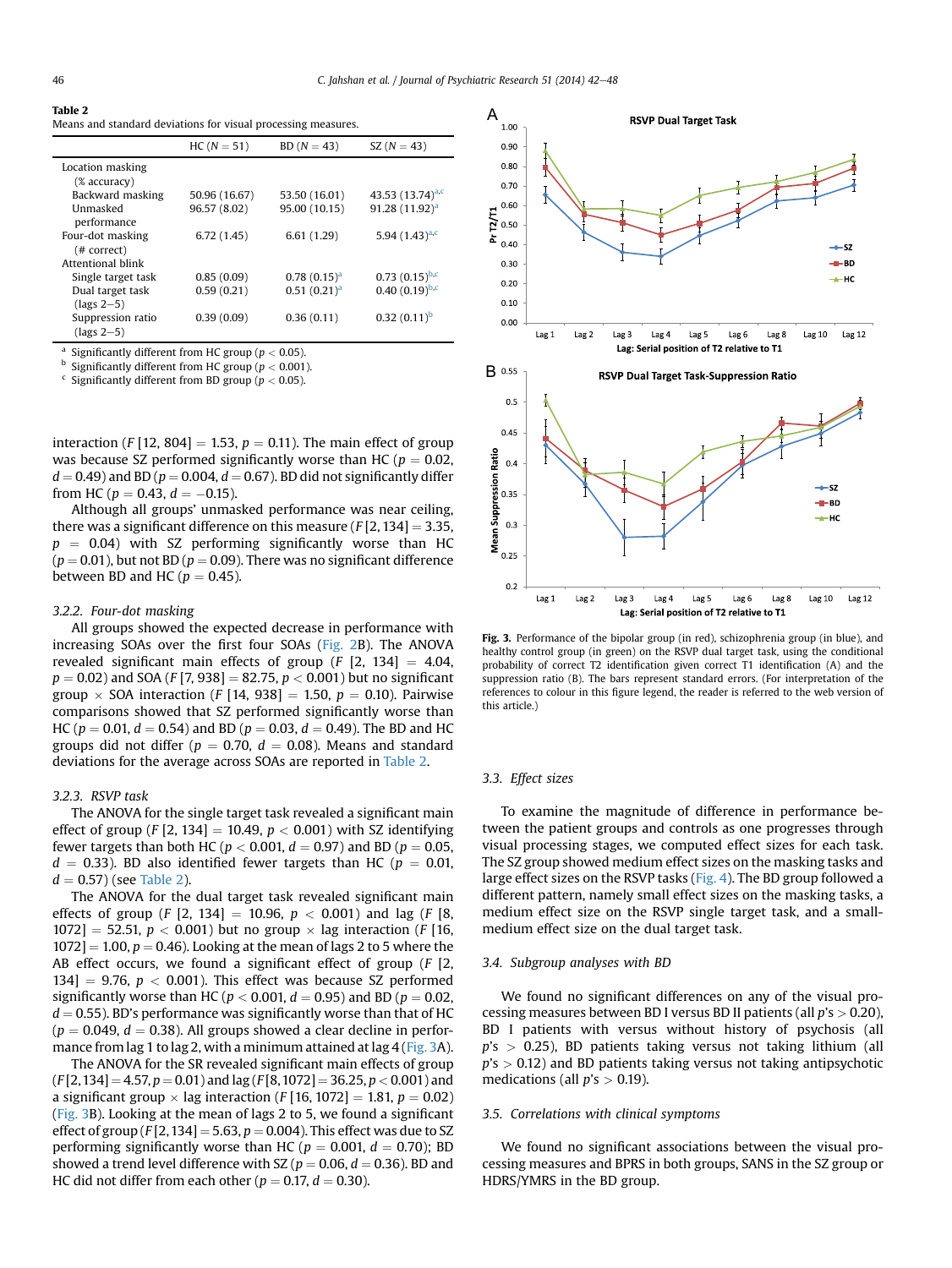<span id="page-5-0"></span>

Fig. 4. Cohen's d effect sizes for the two patient groups relative to the healthy control group on each of the visual processing tasks. These effect sizes are based on the mean of the seven SOAs for location masking, the mean of the eight SOAs for four-dot masking, the mean score on the RSVP single target task, and the mean of lags 2 to 5 for the dual target task and SR. The asterisks represent which effect sizes issued forth significant differences.

## 4. Discussion

This is the first study to directly compare performance of patients with BD and SZ on specific stages of visual processing. The pattern of performance for the two patient groups differed as they progressed through visual processing stages. The effect sizes between the SZ and control groups were medium to large across tasks. The BD group did not significantly differ from the control group on the masking tasks but showed medium and small to medium effect-size deficits on the RSVP single target task and dual target task, respectively. Both patient groups showed larger effect sizes on the task with the latest stage of processing (RSVP), especially on the single target task. These results suggest that deficits in SZ are apparent at early and later stages of visual processing, whereas processing is intact in BD with deficits only appearing at later stages. When subgroups of BD were considered, there were no significant differences on any of the visual processing measures between patients with BD I versus BD II disorder, BD I with versus without history of psychosis, those taking versus not taking lithium, or those taking versus not taking antipsychotic medications.

The results in BD patients are consistent with two other studies of visual processing showing intact early processing using a location masking task ([Goghari and Sponheim, 2008; Sponheim et al.,](#page-6-0) [2013\)](#page-6-0); however, our results are inconsistent with those from two different studies that found impaired processing in BD using an object identification task [\(Tam et al., 1998](#page-6-0)) and a shine-through masking paradigm [\(Chkonia et al., 2012](#page-6-0)). The paradigms in those two studies differed from our masking tasks in several aspects (e.g., only 2 SOAs, pairs of digits as targets, discrimination threshold procedure). Moreover, Chkonia et al.'s BD sample was more symptomatic and included inpatients. Our findings extend the previous findings by showing that BD patients are comparable to controls on early and middle stages (i.e., object formation and object substitution, respectively).

In terms of the RSVP task (not included in the previous studies), the BD group significantly differed from the other two groups on the single and dual target tasks. BD patients' performance did not seem to worsen with more complex task demands as seen by a smaller effect size for the dual target task versus the single target task. Although BD patients performed poorly on the RSVP tasks, the lack of a significant difference in the suppression ratio between the BD and control groups suggests that the more pronounced attentional blink effect in BD is largely due to deficits in the single target task. Therefore, the BD group's reduced accuracy at detecting the second target is not related to the attentional blink itself but rather to a general deficit in sustaining attention or maintaining the target in a working memory stage that occurs after object formation.

BD patients' deficient target identification in the single target task in the context of intact masking could also be explained by differences between the masking and RSVP paradigms. These measures clearly involve different demands as the SZ patients' performance worsened (the effect size almost doubled) on the RSVP compared to the masking tasks. Masking may require more spatial information (e.g., locate a notch), whereas RSVP may require form discrimination. Moreover, RSVP tasks require sustained orientation or alertness to visual stimuli, whereas masking involves a single stimulus array preceded by a fixation point and followed by a mask.

Although SZ patients showed poor performance across all stages of visual processing, there is evidence that very early feedforward processing before the formation of percepts is intact in SZ ([Green](#page-6-0) [et al., 2009; Hahn et al., 2011; Jahshan et al., 2012\)](#page-6-0). Taking into account these previous studies and the current study, it is likely that SZ patients are impaired at all subsequent stages beyond the initial sensory feedforward processing stage.

Our study is limited by the fact that SZ patients were taking antipsychotic medications at the time of testing. However, given that antipsychotic medications did not have an effect on visual processing in BD, and previous studies of visual masking in SZ found no effects of antipsychotic medications [\(Butler et al., 1996;](#page-6-0) [Green et al., 1999](#page-6-0)), it is unlikely that these medications had a strong impact on the findings. Although lithium may have an effect on visual processing ([Fleming and Green, 1995; Green et al., 2011b\)](#page-6-0), only 28% of our BD patients were taking lithium and their performance was not significantly different than those not taking lithium.

In summary, the BD group's performance was comparable to the control group at the earliest stages of perceptual processing (object formation and substitution) but intermediate between the SZ and control groups at a later processing stage involving the interface between perception and higher order processing. These results suggest that, in contrast to the widespread disruption of neural processes across early and later stages of the visual processing hierarchy observed in SZ, neural processes associated with early stage visual processing are intact in BD. However, reduced performance on the RSVP task is consistent with narrow disruption of higher order attentional networks in BD. Despite the commonly-reported neurocognitive and genomic similarities between SZ and BD [\(Bora](#page-6-0) [et al., 2009; Purcell et al., 2009](#page-6-0)), deficient early visual processing does not seem to be a prominent characteristic in BD patients and does not represent a shared phenotype between the two patient groups. Given models of pathways from early visual perception to functional outcome in SZ ([Green et al., 2012\)](#page-6-0), future studies might benefit from evaluating cascade models in BD starting with the latest stage of visual information processing.

#### Role of funding source

Funding for this study was provided by NIH Grants MH089634 and MH43292 (MFG). The NIH had no further role in study design; in the collection, analysis, and interpretation of data; in the writing of the report; and in the decision to submit the paper for publication.